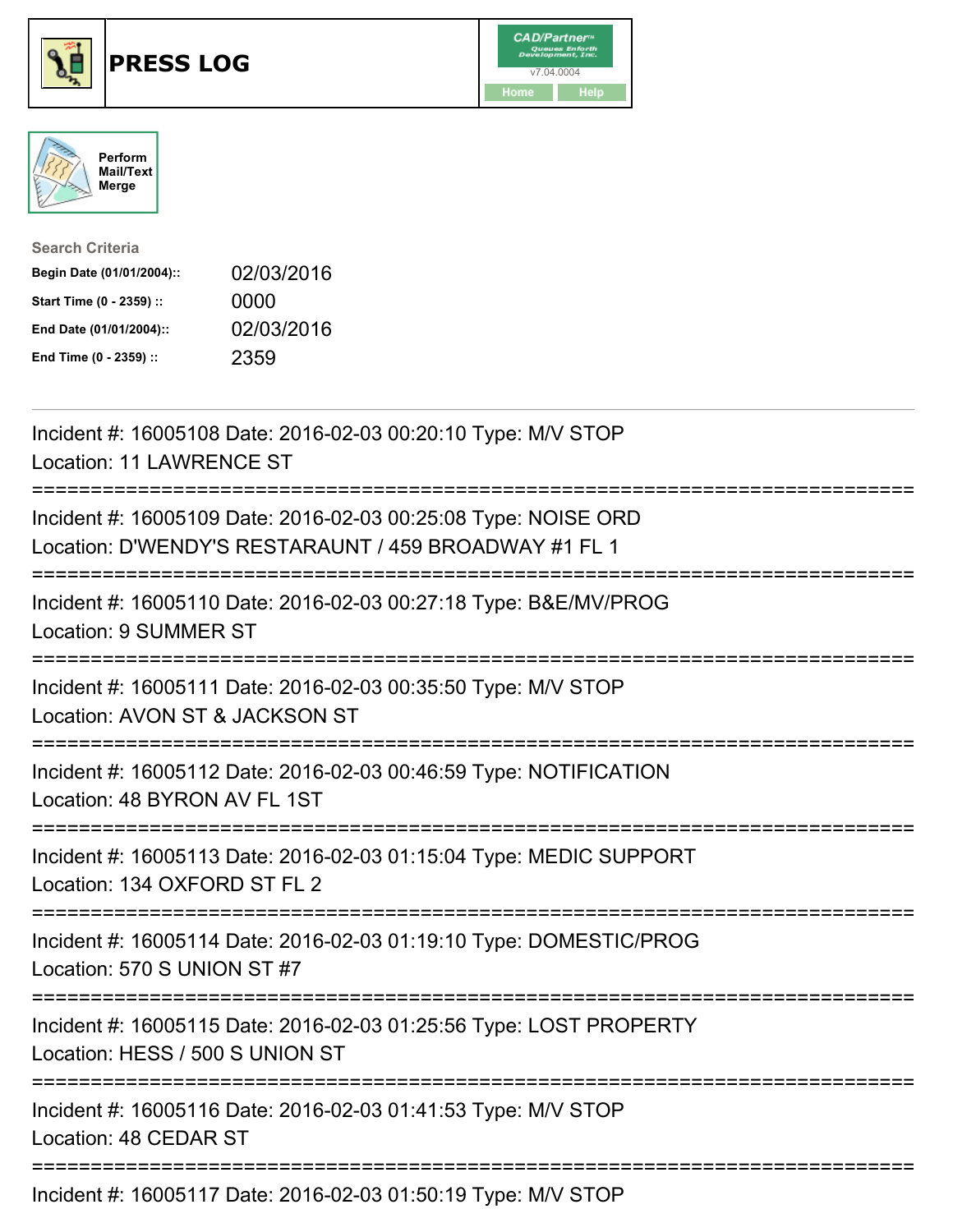| Location: HAVERHILL ST & MAY ST                                                                                                     |
|-------------------------------------------------------------------------------------------------------------------------------------|
| Incident #: 16005118 Date: 2016-02-03 01:53:54 Type: B&E/MV/PAST<br>Location: 9 SUMMER ST                                           |
| Incident #: 16005119 Date: 2016-02-03 01:57:56 Type: M/V STOP<br>Location: ESSEX ST & HAMPSHIRE ST                                  |
| Incident #: 16005120 Date: 2016-02-03 02:01:58 Type: M/V STOP<br>Location: 388 HAMPSHIRE ST<br>:=================================== |
| Incident #: 16005121 Date: 2016-02-03 02:05:35 Type: M/V STOP<br>Location: FERRY ST & MARSTON ST                                    |
| Incident #: 16005122 Date: 2016-02-03 02:05:57 Type: DISTURBANCE<br>Location: 133 BAILEY ST                                         |
| Incident #: 16005123 Date: 2016-02-03 02:11:58 Type: M/V STOP<br>Location: COMMON ST & LAWRENCE ST                                  |
| Incident #: 16005124 Date: 2016-02-03 02:13:25 Type: M/V STOP<br>Location: MARSTON ST & GENERAL ST                                  |
| Incident #: 16005125 Date: 2016-02-03 02:27:39 Type: M/V STOP<br>Location: RT114                                                    |
| Incident #: 16005126 Date: 2016-02-03 03:06:12 Type: M/V STOP<br>Location: CENTRAL BRIDGE / 0 MERRIMACK ST                          |
| Incident #: 16005127 Date: 2016-02-03 03:20:19 Type: M/V STOP<br>Location: OSGOOD                                                   |
| Incident #: 16005128 Date: 2016-02-03 04:03:40 Type: DISTURBANCE<br>Location: 77 S UNION ST #209                                    |
| :===============<br>Incident #: 16005129 Date: 2016-02-03 05:11:01 Type: MAL DAMG PROG<br>Location: 120 HOWARD ST                   |
| Incident #: 16005130 Date: 2016-02-03 05:50:54 Type: M/V STOP<br>Location: CHESTNUT ST & LAWRENCE ST                                |
| Incident #: 16005131 Date: 2016-02-03 06:04:47 Type: AUTO ACC/NO PI                                                                 |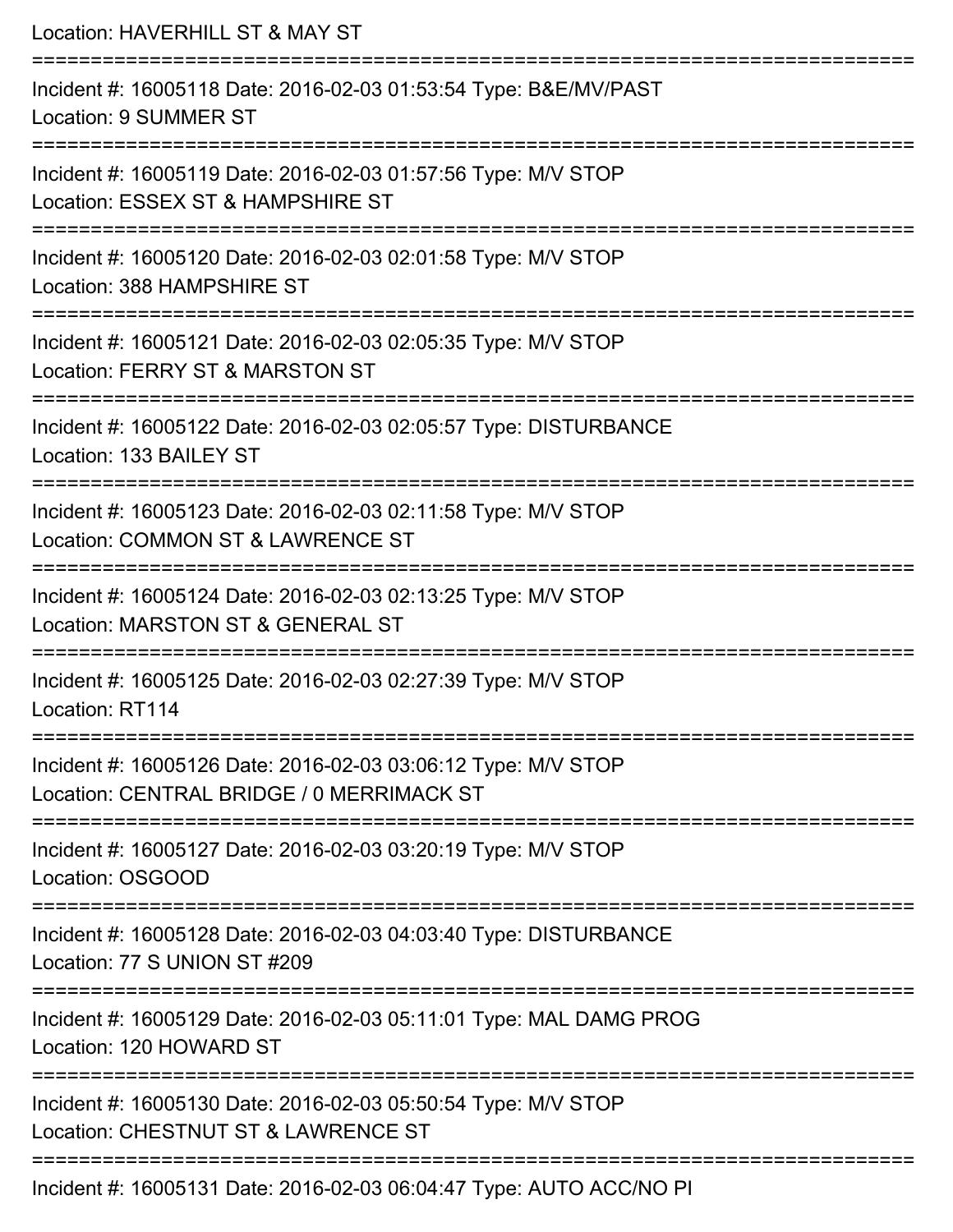| Incident #: 16005132 Date: 2016-02-03 06:18:41 Type: INVEST CONT<br>Location: 120 HOWARD ST                   |
|---------------------------------------------------------------------------------------------------------------|
| Incident #: 16005133 Date: 2016-02-03 06:51:28 Type: TOW OF M/V<br>Location: 100 ERVING AV                    |
| Incident #: 16005134 Date: 2016-02-03 06:53:37 Type: STOL/MV/PAS<br>Location: 55 CEDAR ST                     |
| Incident #: 16005135 Date: 2016-02-03 06:56:52 Type: ALARMS<br>Location: 360 MERRIMACK ST                     |
| Incident #: 16005136 Date: 2016-02-03 07:00:02 Type: NOTIFICATION<br>Location: 48 BYRON AV FL 1               |
| Incident #: 16005137 Date: 2016-02-03 07:03:06 Type: M/V STOP<br><b>Location: EVERETT ST</b>                  |
| Incident #: 16005138 Date: 2016-02-03 07:16:00 Type: ALARMS<br>Location: CORA RESIDENCE / 23 MAGNOLIA ST FL 1 |
| Incident #: 16005139 Date: 2016-02-03 07:18:58 Type: PARK & WALK<br>Location: BROADWAY                        |
| Incident #: 16005140 Date: 2016-02-03 07:28:54 Type: M/V STOP<br>Location: BRUCE ST & ERVING AV               |
| Incident #: 16005141 Date: 2016-02-03 07:33:26 Type: STOLEN PROP<br>Location: 102 WOODLAND ST                 |
| Incident #: 16005142 Date: 2016-02-03 07:44:30 Type: 209A/SERVE<br>Location: 130 SHEPARD ST                   |
| Incident #: 16005143 Date: 2016-02-03 08:05:42 Type: DETAIL<br>Location: HAVERHILL ST & UNION ST              |
| Incident #: 16005144 Date: 2016-02-03 08:06:33 Type: DETAIL<br>Location: SUMMER ST & UNION ST                 |
| Incident #: 16005145 Date: 2016-02-03 08:10:49 Type: MV/BLOCKING                                              |

 $L = L$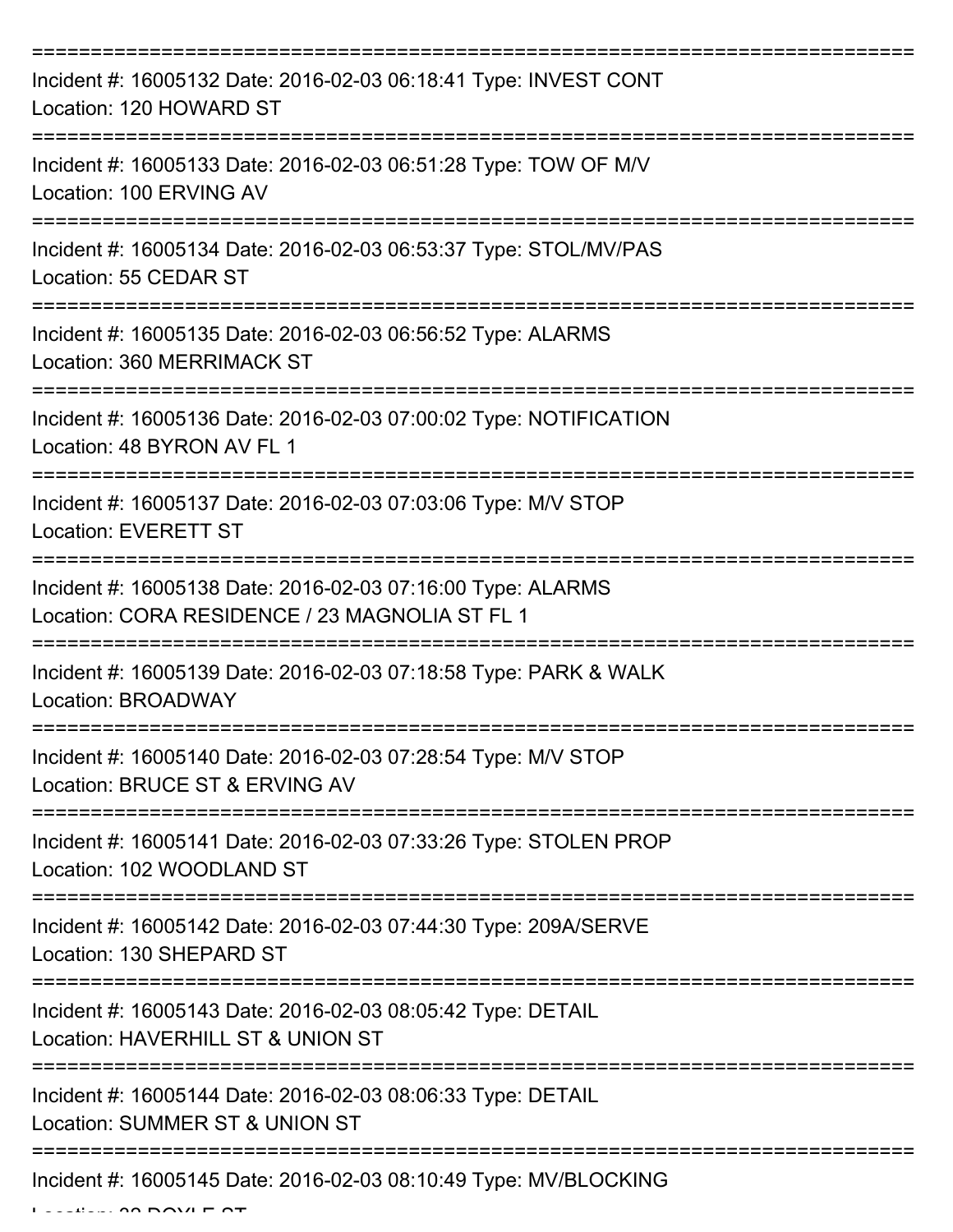| Incident #: 16005147 Date: 2016-02-03 08:12:19 Type: MAL DAMAGE<br>Location: DON KENNETT, INC. / 395 BROADWAY      |
|--------------------------------------------------------------------------------------------------------------------|
| Incident #: 16005146 Date: 2016-02-03 08:12:20 Type: ASSSIT AMBULANC<br>Location: 64 FLORAL ST                     |
| Incident #: 16005148 Date: 2016-02-03 08:14:03 Type: INVESTIGATION<br>Location: 90 LOWELL ST                       |
| Incident #: 16005149 Date: 2016-02-03 08:14:35 Type: DISORDERLY<br>Location: 81 CROSS ST FL 1                      |
| Incident #: 16005150 Date: 2016-02-03 08:20:56 Type: DETAIL<br>Location: DURSO AV & WINTHROP AV                    |
| Incident #: 16005151 Date: 2016-02-03 08:37:47 Type: M/V STOP<br>Location: LORING ST & MARKET ST                   |
| Incident #: 16005152 Date: 2016-02-03 08:40:34 Type: CLOSE STREET<br><b>Location: LAWRENCE ST</b>                  |
| Incident #: 16005153 Date: 2016-02-03 09:24:52 Type: SUS PERS/MV<br>Location: 19 LEA ST                            |
| Incident #: 16005154 Date: 2016-02-03 09:31:19 Type: PARK & WALK<br>Location: BRADFORD ST & BROADWAY               |
| Incident #: 16005155 Date: 2016-02-03 09:31:54 Type: TOW OF M/V<br>Location: 8 DIAMOND ST                          |
| Incident #: 16005156 Date: 2016-02-03 09:42:10 Type: SERVE 209A<br><b>Location: 1 TREMONT ST</b>                   |
| Incident #: 16005157 Date: 2016-02-03 09:43:08 Type: DRUG VIO<br>Location: LAWRENCE HIGH SCHOOL / 233 HAVERHILL ST |
| Incident #: 16005158 Date: 2016-02-03 09:45:40 Type: M/V STOP<br>Location: ESSEX ST & JACKSON ST                   |
| Incident #: 16005159 Date: 2016-02-03 09:48:38 Type: SUS PERS/MV                                                   |

Location: BROADWAY & LOWELL ST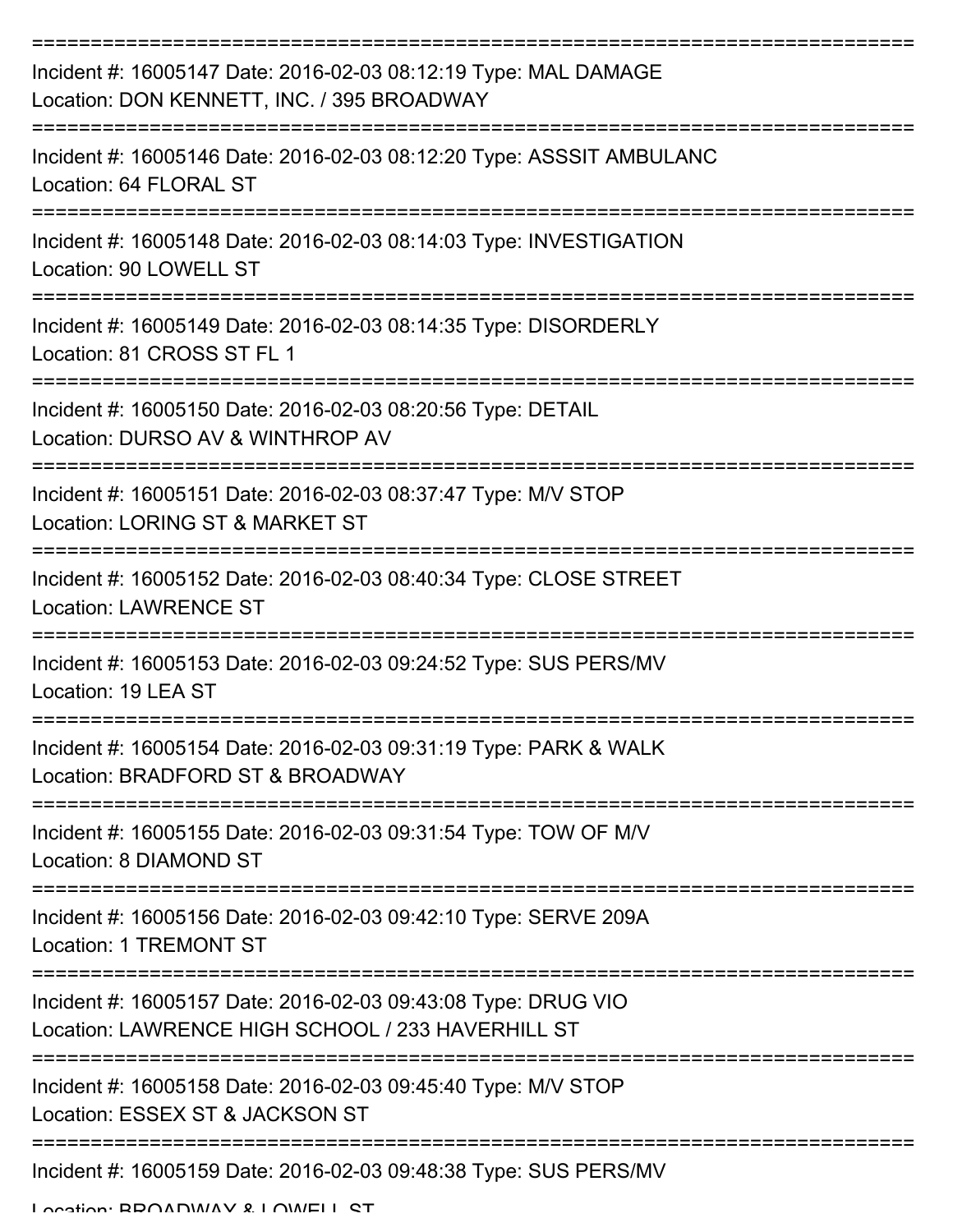| Incident #: 16005160 Date: 2016-02-03 09:53:47 Type: M/V STOP<br>Location: 64 RAILROAD ST          |
|----------------------------------------------------------------------------------------------------|
| Incident #: 16005161 Date: 2016-02-03 09:56:09 Type: SPECIAL CHECK<br>Location: 14 MIDDLEBURY ST   |
| Incident #: 16005162 Date: 2016-02-03 10:00:00 Type: WARRANT SERVE<br>Location: 26 PEARL ST        |
| Incident #: 16005163 Date: 2016-02-03 10:01:45 Type: 209A/SERVE<br>Location: 110 TRENTON ST        |
| Incident #: 16005164 Date: 2016-02-03 10:02:05 Type: RECOV/STOL/MV<br>Location: 48 BYRON AV        |
| Incident #: 16005165 Date: 2016-02-03 10:03:11 Type: M/V STOP<br>Location: 31 MERRIMACK ST         |
| Incident #: 16005166 Date: 2016-02-03 10:08:45 Type: M/V STOP<br>Location: PARKER ST & SALEM ST    |
| Incident #: 16005167 Date: 2016-02-03 10:09:15 Type: 209A/SERVE<br>Location: 16 SARGENT ST         |
| Incident #: 16005168 Date: 2016-02-03 10:10:03 Type: M/V STOP<br>Location: ANDOVER ST & S UNION ST |
| Incident #: 16005169 Date: 2016-02-03 10:12:41 Type: M/V STOP<br>Location: 10 WINTHROP AV          |
| Incident #: 16005170 Date: 2016-02-03 10:16:58 Type: M/V STOP<br>Location: 212 S UNION ST          |
| Incident #: 16005171 Date: 2016-02-03 10:19:49 Type: 209A/SERVE<br>Location: 39 WOODLAND ST        |
| Incident #: 16005172 Date: 2016-02-03 10:20:24 Type: M/V STOP<br>Location: 1 PARKER ST             |
| Incident #: 16005173 Date: 2016-02-03 10:22:57 Type: SUS PERS/MV<br>Location: PARK ST & SPRUCE ST  |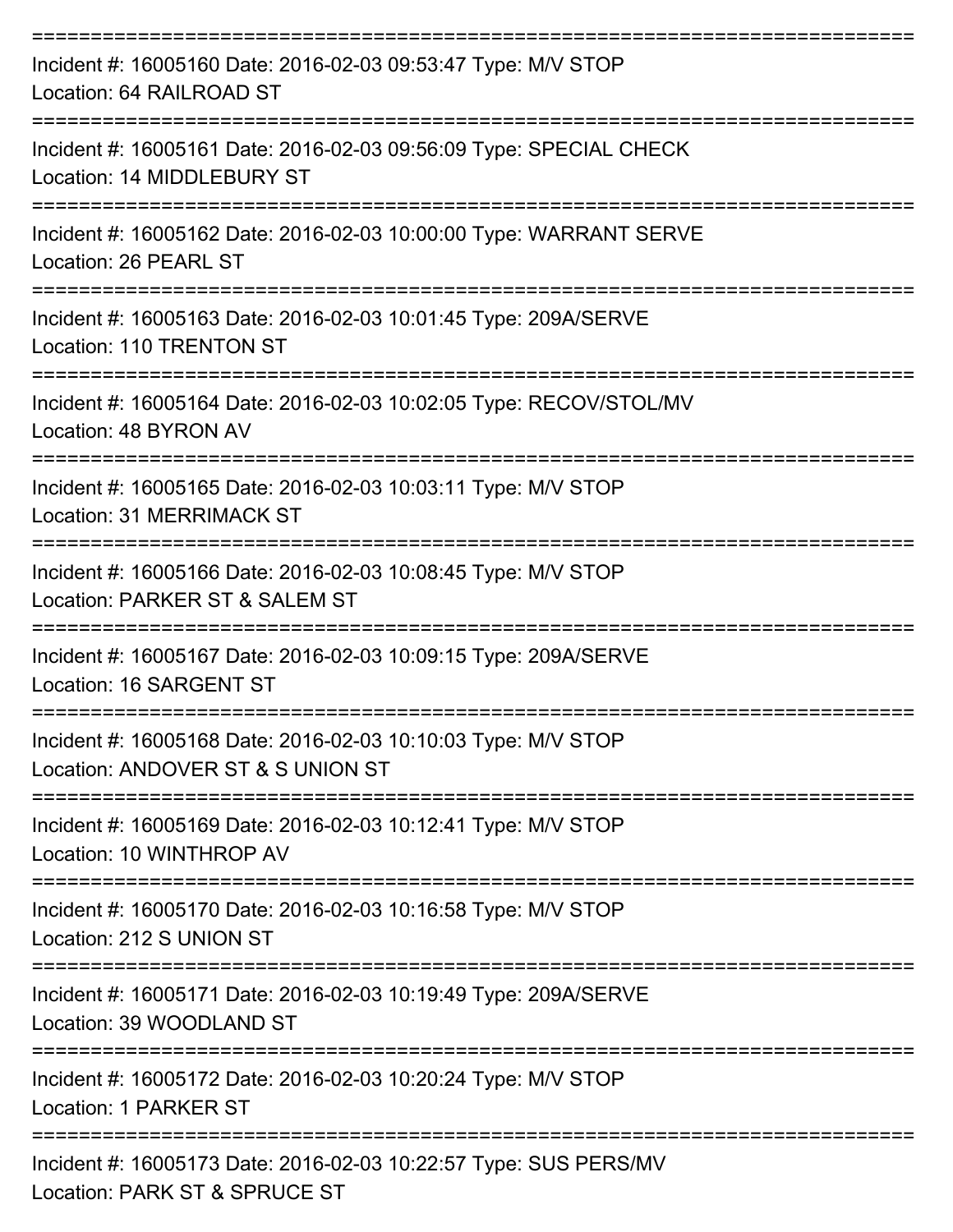| Incident #: 16005174 Date: 2016-02-03 10:26:45 Type: M/V STOP<br>Location: MARKET ST & S UNION ST                                                                       |
|-------------------------------------------------------------------------------------------------------------------------------------------------------------------------|
| :===============================<br>Incident #: 16005175 Date: 2016-02-03 10:27:25 Type: TOW OF M/V<br>Location: 93 AMES ST                                             |
| Incident #: 16005176 Date: 2016-02-03 10:33:37 Type: M/V STOP<br>Location: 439 S UNION ST                                                                               |
| :=============================<br>Incident #: 16005177 Date: 2016-02-03 10:39:47 Type: TOW OF M/V<br>Location: CANTERBURY ST & OLIVE AV<br>---------------------------- |
| Incident #: 16005178 Date: 2016-02-03 10:41:26 Type: AUTO ACC/NO PI<br>Location: MICHAEL'S MOTOR SALES, INCORP / 54 WINTHROP AV                                         |
| Incident #: 16005179 Date: 2016-02-03 10:41:54 Type: DEATH SUDDEN<br>Location: 355 PARK ST #201                                                                         |
| Incident #: 16005181 Date: 2016-02-03 10:43:36 Type: LIC PLATE STO<br>Location: 48 BYRON AV                                                                             |
| Incident #: 16005180 Date: 2016-02-03 10:44:00 Type: M/V STOP<br>Location: 82 SALEM ST                                                                                  |
| Incident #: 16005182 Date: 2016-02-03 10:44:57 Type: M/V STOP<br>Location: BROOKFIELD ST & LENOX ST                                                                     |
| Incident #: 16005183 Date: 2016-02-03 10:45:51 Type: HIT & RUN M/V<br><b>Location: 265 MERRIMACK ST</b>                                                                 |
| Incident #: 16005184 Date: 2016-02-03 10:46:49 Type: M/V STOP<br>Location: 1 GENERAL ST                                                                                 |
| Incident #: 16005185 Date: 2016-02-03 10:47:25 Type: RECOV/STOL/MV<br>Location: 41 JOSEPHINE AV                                                                         |
| Incident #: 16005186 Date: 2016-02-03 10:50:20 Type: CK WELL BEING<br>Location: 19 WALNUT ST                                                                            |
| Incident #: 16005187 Date: 2016-02-03 10:52:52 Type: M/V STOP<br>Location: ANDOVER ST & BLANCHARD ST                                                                    |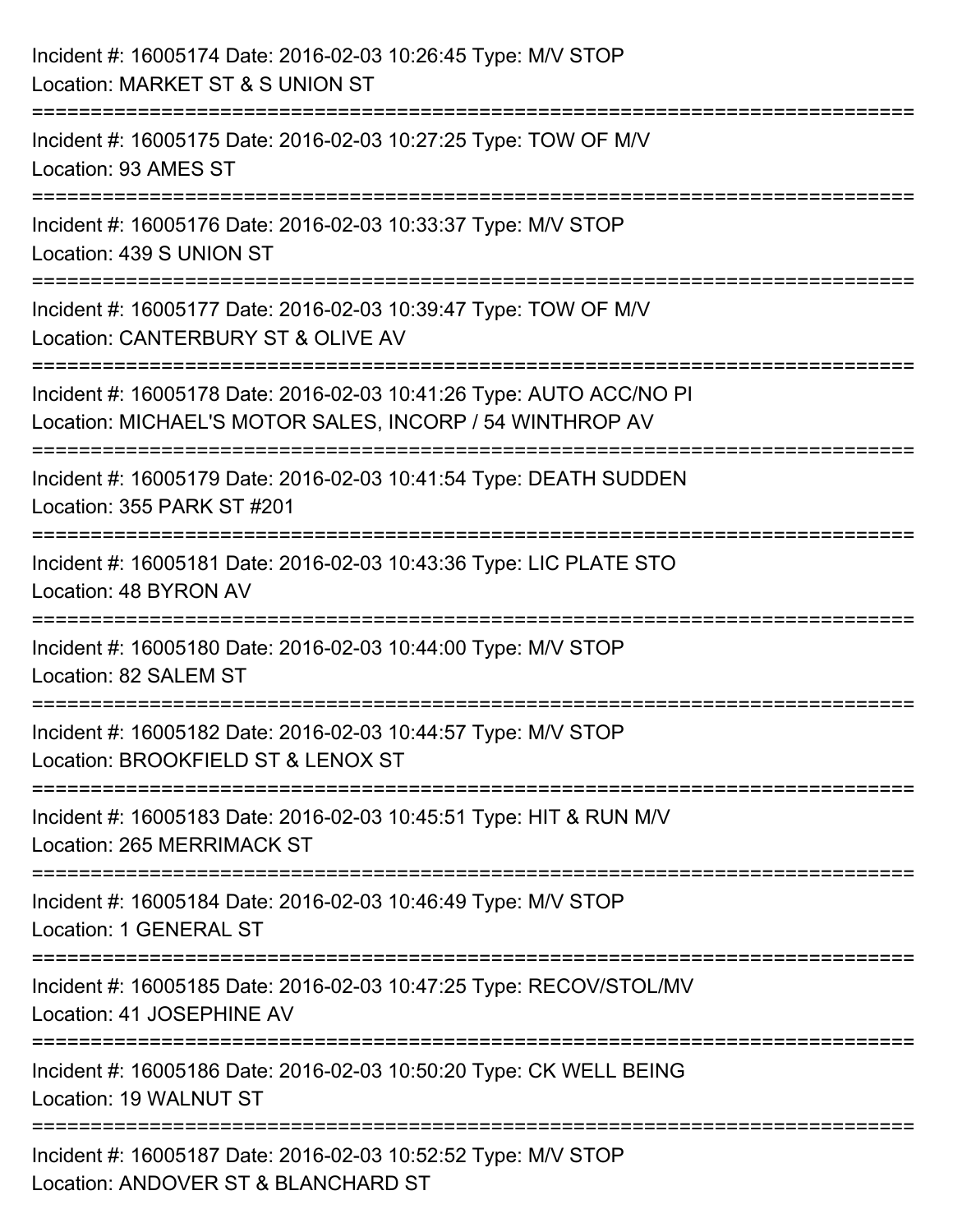| Incident #: 16005188 Date: 2016-02-03 10:57:18 Type: RECOV/STOL/MV<br>Location: 21 JORDAN ST            |
|---------------------------------------------------------------------------------------------------------|
| Incident #: 16005189 Date: 2016-02-03 10:57:35 Type: SUS PERS/MV<br>Location: 7 MILTON ST               |
| Incident #: 16005190 Date: 2016-02-03 11:15:09 Type: M/V STOP<br>Location: 168 NEWBURY ST               |
| Incident #: 16005192 Date: 2016-02-03 11:19:52 Type: MEDIC SUPPORT<br>Location: 72 TRENTON ST           |
| Incident #: 16005191 Date: 2016-02-03 11:20:12 Type: MEDIC SUPPORT<br>Location: 72 TRENTON ST           |
| Incident #: 16005193 Date: 2016-02-03 11:32:50 Type: TOW OF M/V<br>Location: FRANKLIN ST & HAVERHILL ST |
| Incident #: 16005194 Date: 2016-02-03 11:33:58 Type: TOW OF M/V<br>Location: 72 TRENTON ST              |
| Incident #: 16005196 Date: 2016-02-03 11:45:30 Type: AUTO ACC/NO PI<br>Location: 67 WINTHROP AV         |
| Incident #: 16005195 Date: 2016-02-03 11:46:11 Type: LOUD NOISE<br>Location: 517 HAMPSHIRE ST FL 3      |
| Incident #: 16005197 Date: 2016-02-03 11:55:10 Type: M/V STOP<br>Location: ELM ST & JACKSON ST          |
| Incident #: 16005198 Date: 2016-02-03 12:08:33 Type: M/V STOP<br>Location: S BROADWAY & SYLVESTER ST    |
| Incident #: 16005199 Date: 2016-02-03 12:11:59 Type: M/V STOP<br>Location: S BROADWAY & WEARE ST        |
| Incident #: 16005200 Date: 2016-02-03 12:14:12 Type: M/V STOP<br>Location: E HAVERHILL ST & HOWARD ST   |
| Incident #: 16005202 Date: 2016-02-03 12:18:38 Type: NOTIFICATION<br>Location: 126 HAVERHILL ST #1      |

===========================================================================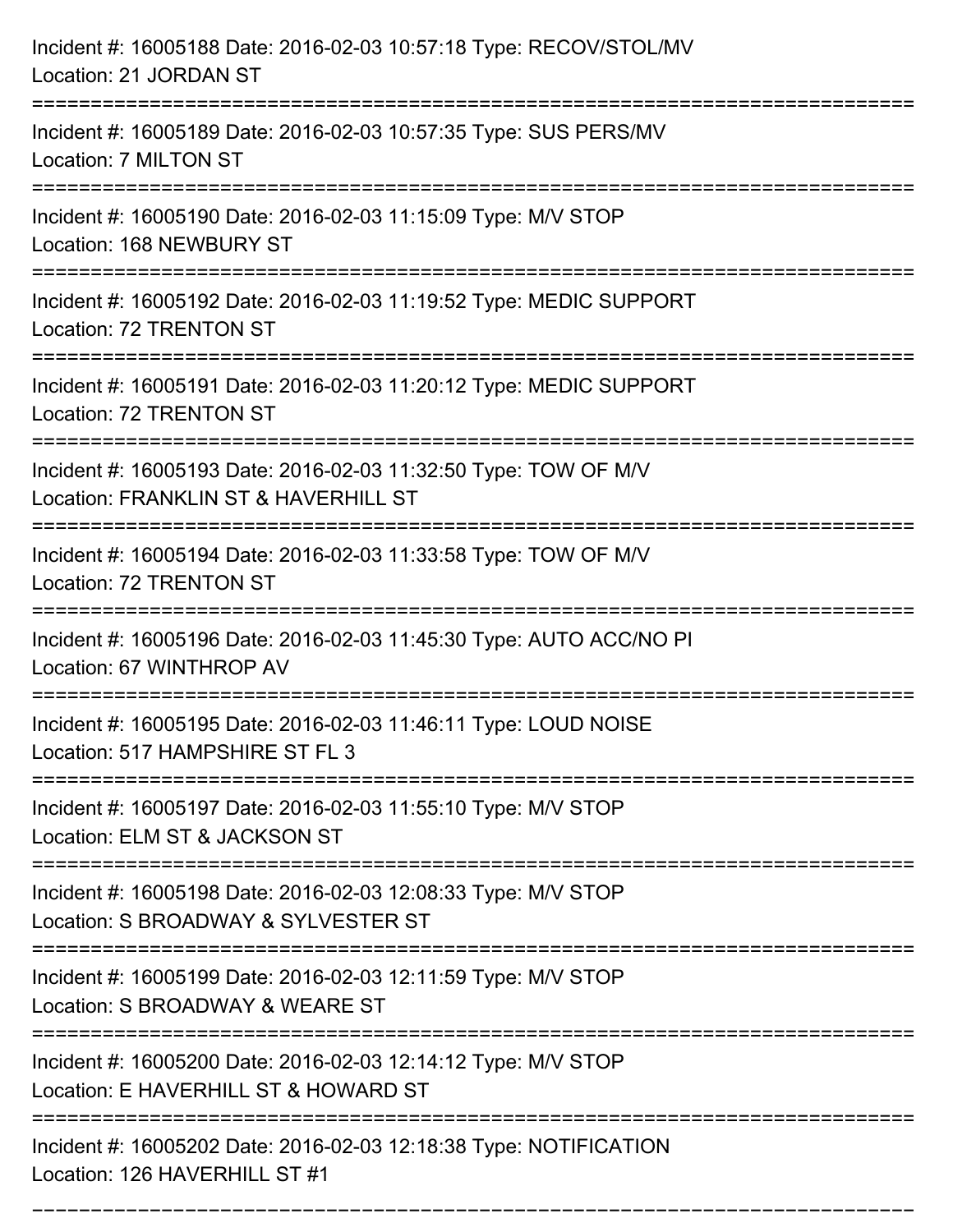| Incident #: 16005201 Date: 2016-02-03 12:22:21 Type: M/V STOP<br>Location: ANDOVER ST & BLANCHARD ST                                             |
|--------------------------------------------------------------------------------------------------------------------------------------------------|
| Incident #: 16005203 Date: 2016-02-03 12:25:11 Type: DOMESTIC/PAST<br>Location: 12 FLORENCE AV                                                   |
| Incident #: 16005204 Date: 2016-02-03 12:31:46 Type: MEDIC SUPPORT<br>Location: WALGREENS / 135 BROADWAY                                         |
| Incident #: 16005205 Date: 2016-02-03 12:32:18 Type: TOW OF M/V<br>Location: 23 BOWDOIN ST                                                       |
| Incident #: 16005206 Date: 2016-02-03 12:32:57 Type: INVESTIGATION<br>Location: LAWRENCE HIGH SCHOOL / 71 N PARISH RD<br>======================= |
| Incident #: 16005207 Date: 2016-02-03 12:33:02 Type: ALARM/BURG<br>Location: 4 SALEM ST                                                          |
| Incident #: 16005208 Date: 2016-02-03 12:33:37 Type: GENERAL SERV<br>Location: LAWRENCE HIGH SCHOOL / 71 N PARISH RD                             |
| Incident #: 16005210 Date: 2016-02-03 12:35:07 Type: SUS PERS/MV<br><b>Location: WHITMAN ST</b>                                                  |
| Incident #: 16005209 Date: 2016-02-03 12:35:07 Type: 209A/SERVE<br>Location: 185 NEWBURY ST                                                      |
| Incident #: 16005211 Date: 2016-02-03 12:38:54 Type: AUTO ACC/NO PI<br>Location: BENNINGTON ST & PARK ST                                         |
| Incident #: 16005213 Date: 2016-02-03 12:39:35 Type: B&E/MV/PAST<br>Location: 270 CANAL ST                                                       |
| Incident #: 16005212 Date: 2016-02-03 12:41:27 Type: TOW OF M/V<br>Location: 44 DRACUT ST                                                        |
| Incident #: 16005215 Date: 2016-02-03 12:45:50 Type: NOTIFICATION<br>Location: 69 BROMFIELD ST                                                   |
| Incident #: 16005214 Date: 2016-02-03 12:47:28 Type: MEDIC SUPPORT<br>Location: 265 LOWELL ST                                                    |
|                                                                                                                                                  |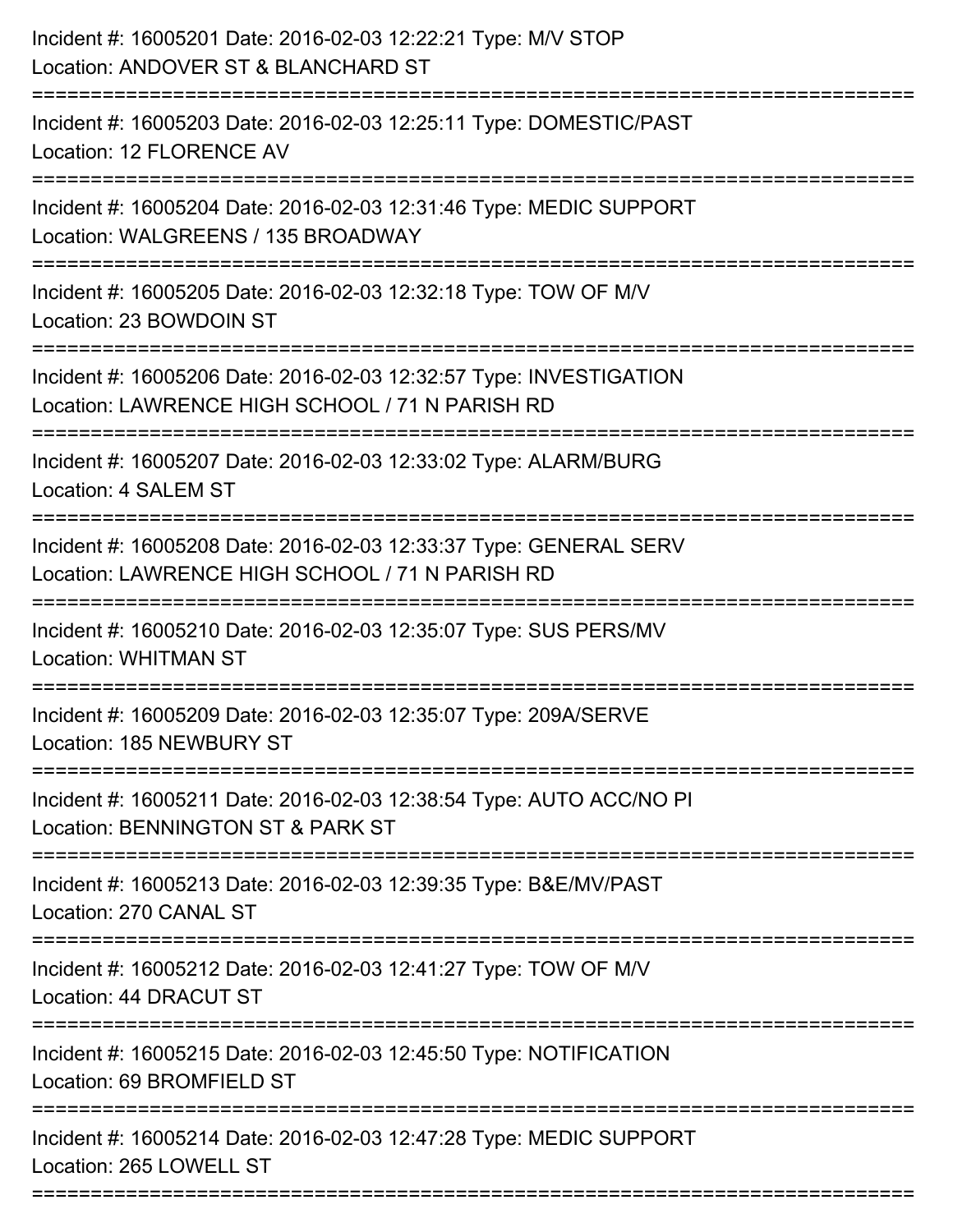Location: 88 DRACUT ST

| Incident #: 16005218 Date: 2016-02-03 12:58:28 Type: NOTIFICATION<br>Location: 121 WILLOW ST                     |
|------------------------------------------------------------------------------------------------------------------|
| Incident #: 16005217 Date: 2016-02-03 12:59:45 Type: M/V STOP<br>Location: CANAL ST & MILL ST                    |
| Incident #: 16005219 Date: 2016-02-03 13:00:13 Type: INVESTIGATION<br>Location: GUILMETTE SCHOOL / 80 BODWELL ST |
| Incident #: 16005220 Date: 2016-02-03 13:12:13 Type: MEDIC SUPPORT<br>Location: 255 E HAVERHILL ST               |
| Incident #: 16005221 Date: 2016-02-03 13:17:41 Type: TOW OF M/V<br>Location: 141 WEST ST                         |
| Incident #: 16005224 Date: 2016-02-03 13:17:43 Type: 209A/VIOLATION<br>Location: 305 PROSPECT ST                 |
| Incident #: 16005225 Date: 2016-02-03 13:18:42 Type: TOW OF M/V<br>Location: 8 DIAMOND ST                        |
| Incident #: 16005222 Date: 2016-02-03 13:19:00 Type: INVESTIGATION<br>Location: 22 SMITH ST                      |
| Incident #: 16005223 Date: 2016-02-03 13:19:24 Type: LOST PROPERTY<br>Location: PEARL ST & TOWER HILL ST         |
| Incident #: 16005226 Date: 2016-02-03 13:28:03 Type: SUS PERS/MV<br>Location: 211 MERRIMACK ST                   |
| Incident #: 16005228 Date: 2016-02-03 13:29:02 Type: CK WELL BEING<br>Location: 45 WARREN ST                     |
| Incident #: 16005227 Date: 2016-02-03 13:31:31 Type: TOW OF M/V<br>Location: BROADWAY AV & WEST ST               |
| Incident #: 16005229 Date: 2016-02-03 13:46:06 Type: DRUG VIO<br>Location: BRITISH CLUB / 86 CAMBRIDGE ST        |
|                                                                                                                  |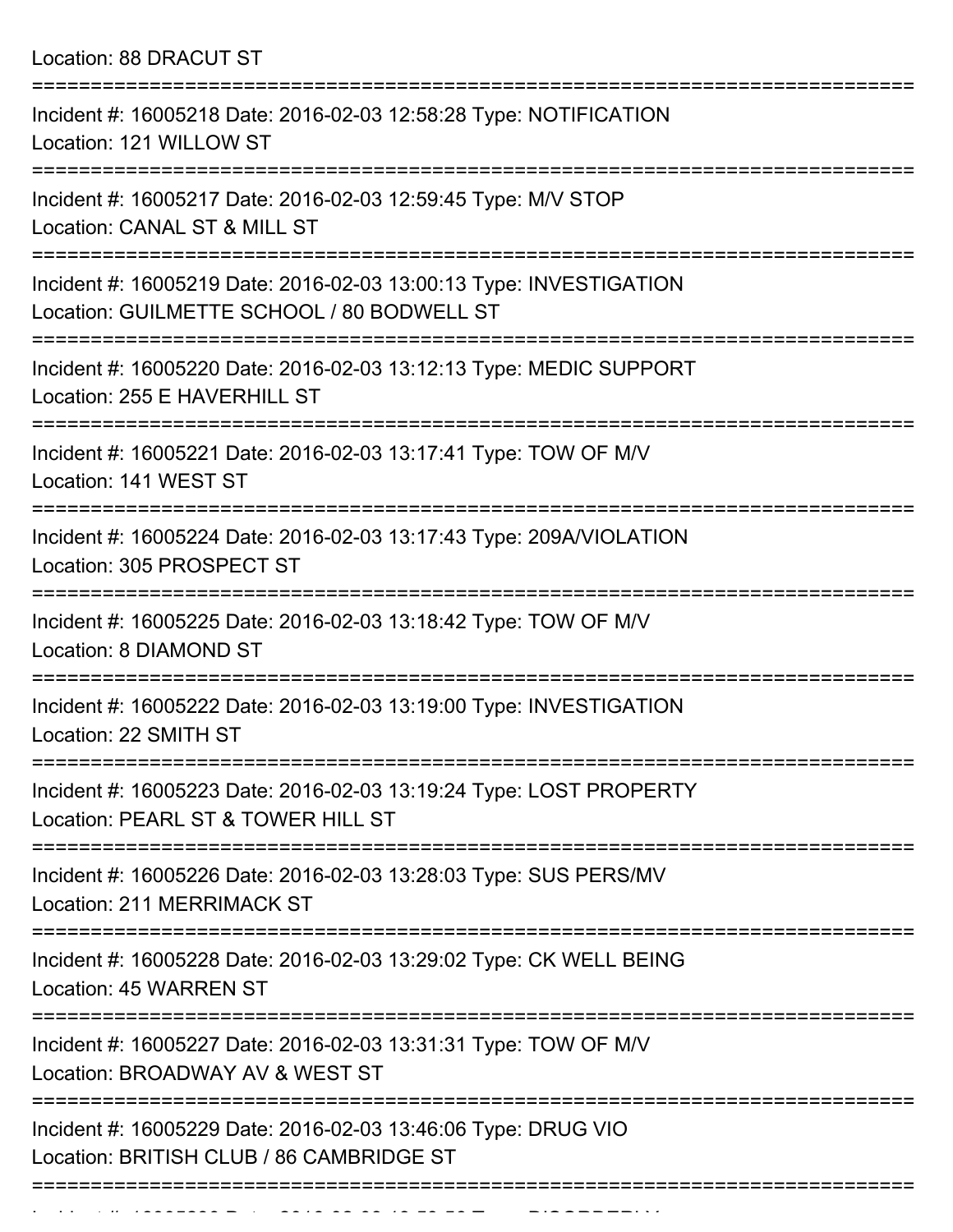Location: COMMON ST & FRANKLIN ST

| Incident #: 16005231 Date: 2016-02-03 13:58:23 Type: M/V STOP<br>Location: ESSEX ST & JACKSON ST         |
|----------------------------------------------------------------------------------------------------------|
| Incident #: 16005232 Date: 2016-02-03 14:04:40 Type: MV/BLOCKING<br>Location: 33 RHINE ST                |
| Incident #: 16005233 Date: 2016-02-03 14:05:26 Type: RECOV/STOL/MV<br>Location: 55 BROOK ST              |
| Incident #: 16005234 Date: 2016-02-03 14:10:13 Type: NOTIFICATION<br>Location: 20 KNOX ST #7             |
| Incident #: 16005235 Date: 2016-02-03 14:25:09 Type: SUS PERS/MV<br>Location: 33 BOSTON ST               |
| Incident #: 16005236 Date: 2016-02-03 14:36:24 Type: DRUG VIO<br>Location: LAWRENCE ST & MAPLE ST        |
| Incident #: 16005238 Date: 2016-02-03 14:58:55 Type: TOW OF M/V<br>Location: 120 ALLSTON ST              |
| Incident #: 16005237 Date: 2016-02-03 15:00:20 Type: DRUG OVERDOSE<br>Location: AUTO ZONE / 380 BROADWAY |
| Incident #: 16005239 Date: 2016-02-03 15:05:09 Type: GENERAL SERV<br>Location: BROADWAY & ESSEX ST       |
| Incident #: 16005240 Date: 2016-02-03 15:09:29 Type: M/V STOP<br>Location: 136 ESSEX ST                  |
| Incident #: 16005241 Date: 2016-02-03 15:14:01 Type: TOW OF M/V<br>Location: ALBION ST & AVON ST         |
| Incident #: 16005242 Date: 2016-02-03 15:25:19 Type: SUS PERS/MV<br>Location: WHITMAN ST & WYMAN ST      |
| Incident #: 16005243 Date: 2016-02-03 15:38:51 Type: MV/BLOCKING<br>Location: 101 AMESBURY ST            |
|                                                                                                          |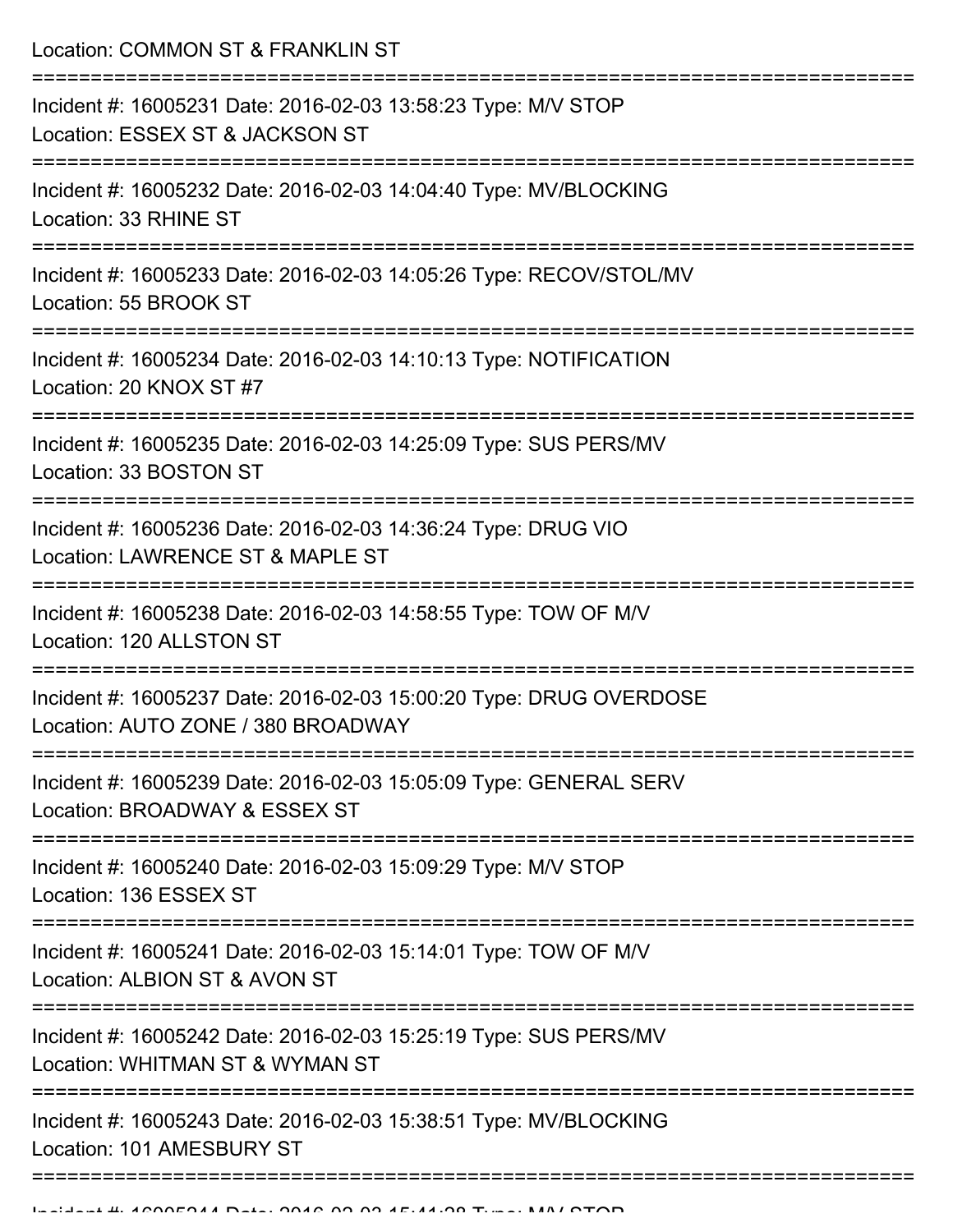Location: 616 ESSEX ST

| Incident #: 16005245 Date: 2016-02-03 15:43:43 Type: DRINKING PUBL<br>Location: 32 LAWRENCE ST                                   |
|----------------------------------------------------------------------------------------------------------------------------------|
| Incident #: 16005247 Date: 2016-02-03 15:57:10 Type: SHOPLIFTING<br>Location: CVS PHARMACY / 266 BROADWAY                        |
| Incident #: 16005246 Date: 2016-02-03 15:58:47 Type: DISTURBANCE<br>Location: 51 LAWRENCE ST                                     |
| Incident #: 16005248 Date: 2016-02-03 16:01:05 Type: TRESPASSING<br>Location: 44 MELVIN ST #9                                    |
| Incident #: 16005249 Date: 2016-02-03 16:05:35 Type: DISTURBANCE<br>Location: 1 WASHINGTON ST #3                                 |
| Incident #: 16005250 Date: 2016-02-03 16:06:26 Type: AUTO ACC/NO PI<br>Location: 113 STEARNS AV                                  |
| Incident #: 16005251 Date: 2016-02-03 16:09:37 Type: SUS PERS/MV<br>Location: 245 PROSPECT ST                                    |
| Incident #: 16005252 Date: 2016-02-03 16:24:09 Type: SUS PERS/MV<br>Location: BROADWAY & WATER ST                                |
| Incident #: 16005253 Date: 2016-02-03 16:25:55 Type: ROBBERY UNARM<br>Location: MERRIMACK VALLEY CREDIT UNION / 500 MERRIMACK ST |
| Incident #: 16005254 Date: 2016-02-03 16:31:54 Type: FRAUD<br>Location: 52 EVERETT ST                                            |
| Incident #: 16005255 Date: 2016-02-03 16:39:06 Type: ALARM/BURG<br>Location: 4 SALEM ST                                          |
| ================<br>Incident #: 16005256 Date: 2016-02-03 16:59:42 Type: KEEP PEACE<br>Location: 20 BALLARD WY                   |
| Incident #: 16005257 Date: 2016-02-03 17:15:08 Type: ALARM/BURG<br>Location: 14 N BOYLSTON ST                                    |
| Incident #: 16005258 Date: 2016-02-03 17:34:23 Type: LARCENY/PAST                                                                |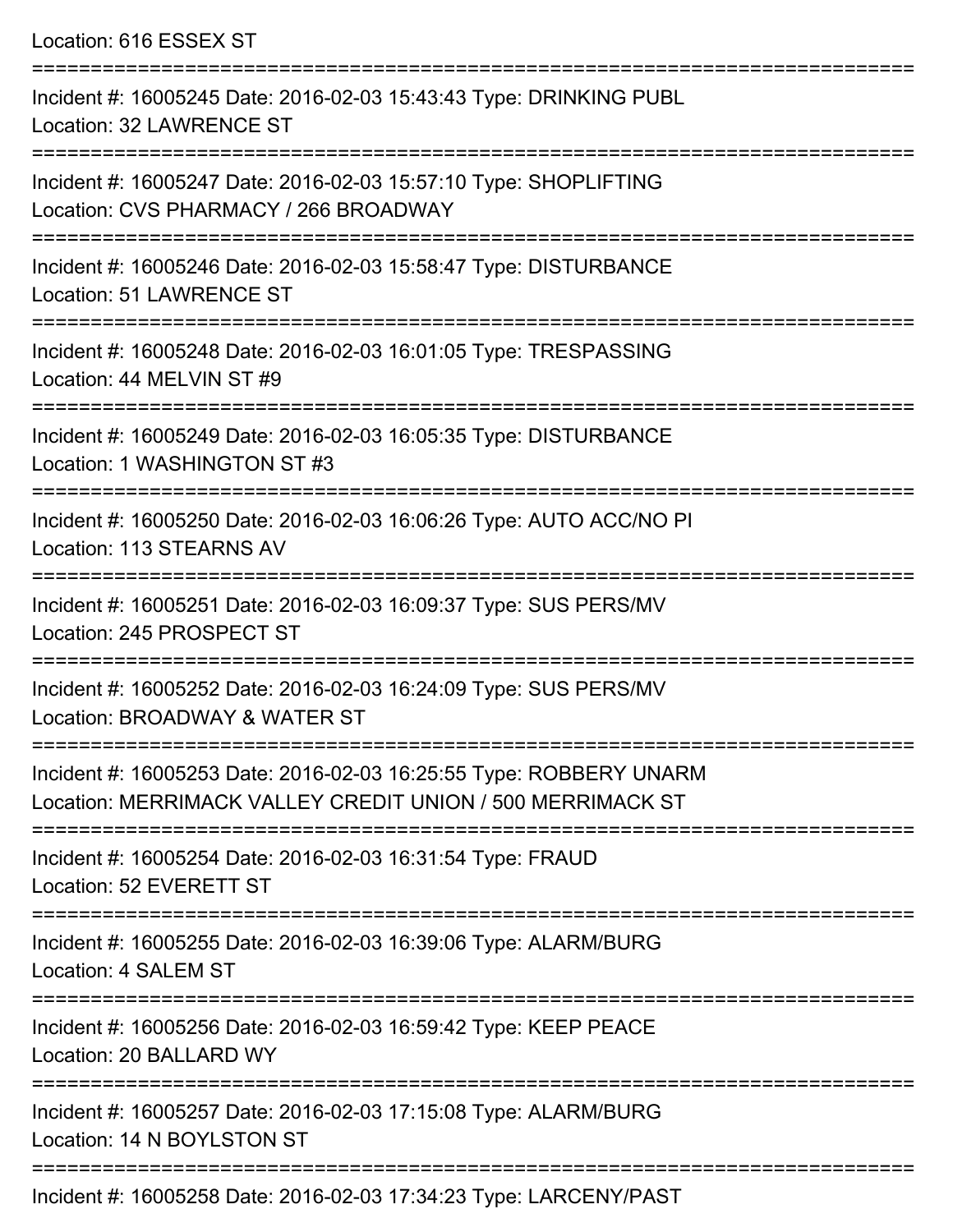| Incident #: 16005259 Date: 2016-02-03 17:39:34 Type: AUTO ACC/NO PI<br>Location: LIBERTY TAXI / 137 LAWRENCE ST |
|-----------------------------------------------------------------------------------------------------------------|
| Incident #: 16005260 Date: 2016-02-03 17:42:44 Type: SUS PERS/MV<br>Location: 63 MAPLE ST                       |
| Incident #: 16005261 Date: 2016-02-03 17:43:13 Type: SHOPLIFTING<br>Location: CVS PHARMACY / 266 BROADWAY       |
| Incident #: 16005262 Date: 2016-02-03 17:47:57 Type: M/V STOP<br><b>Location: FALLS BRIDGE</b>                  |
| Incident #: 16005263 Date: 2016-02-03 17:51:03 Type: AUTO ACC/NO PI<br>Location: MARKET ST & S UNION ST         |
| Incident #: 16005264 Date: 2016-02-03 17:53:32 Type: M/V STOP<br>Location: MERRIMACK ST & PARKER ST             |
| Incident #: 16005265 Date: 2016-02-03 18:03:10 Type: M/V STOP<br>Location: BROADWAY & COMMON ST                 |
| Incident #: 16005266 Date: 2016-02-03 18:03:21 Type: B&E/MV/PAST<br>Location: 189 MAPLE ST                      |
| Incident #: 16005267 Date: 2016-02-03 18:23:29 Type: AUTO ACC/NO PI<br>Location: 420 WINTHROP AV                |
| Incident #: 16005268 Date: 2016-02-03 18:41:59 Type: M/V STOP<br>Location: 50 BROADWAY                          |
| Incident #: 16005269 Date: 2016-02-03 18:45:05 Type: LARCENY/PAST<br>Location: LAUNDRY WORLD / 351 BROADWAY     |
| Incident #: 16005270 Date: 2016-02-03 18:47:54 Type: DOMESTIC/PROG<br>Location: 33 HUDSON AV #1 FL 1            |
| Incident #: 16005271 Date: 2016-02-03 18:53:35 Type: LARCENY/PAST<br>Location: 68 E HAVERHILL ST #1 FL 1        |
| Incident #: 16005272 Date: 2016-02-03 18:57:18 Type: MISSING PERS                                               |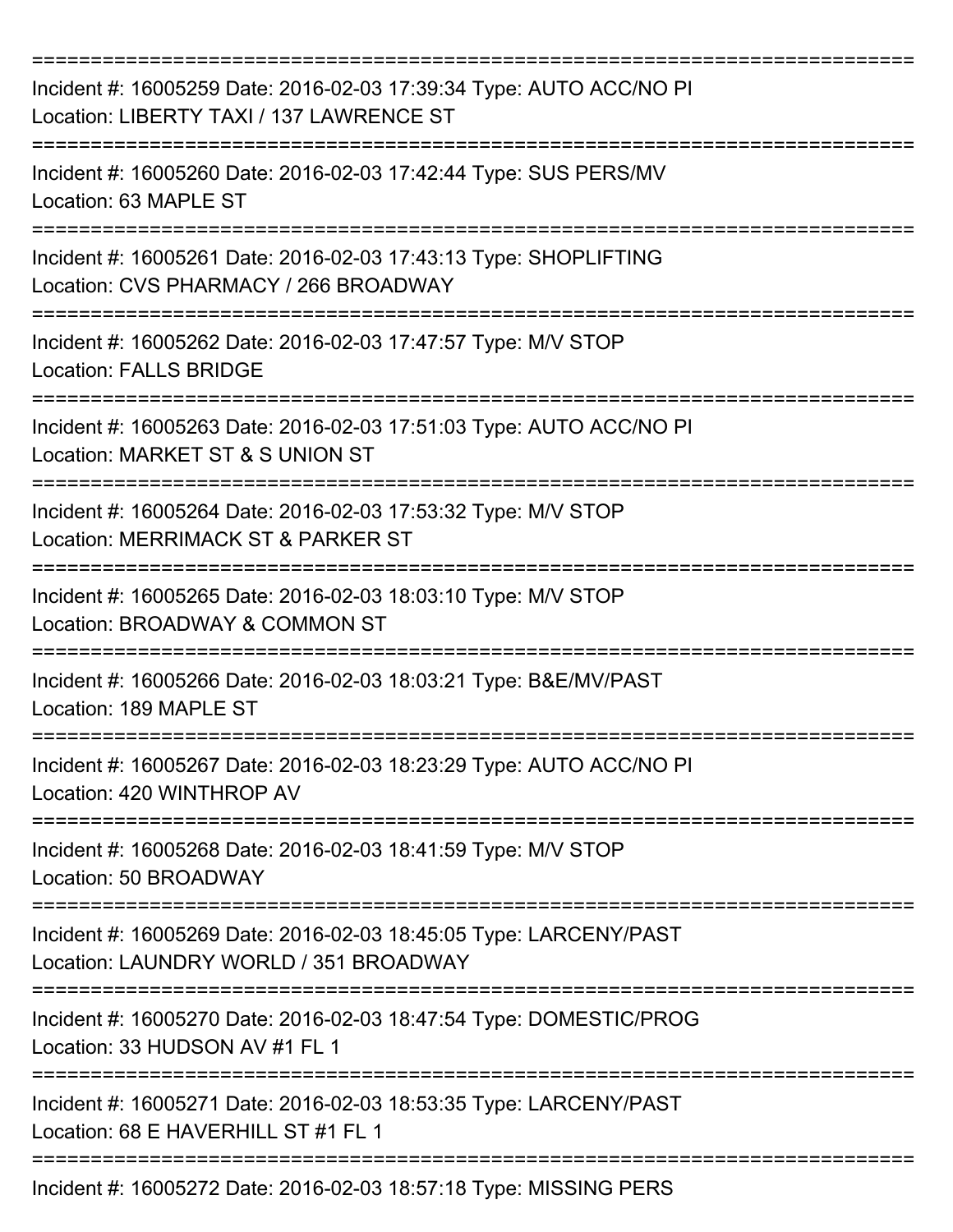| Incident #: 16005273 Date: 2016-02-03 19:00:22 Type: A&B PROG<br>Location: 151 SPRUCE ST #1L FL 1                      |
|------------------------------------------------------------------------------------------------------------------------|
| Incident #: 16005274 Date: 2016-02-03 19:05:46 Type: UNWANTEDGUEST<br>Location: 38 FULTON ST FL 3                      |
| Incident #: 16005275 Date: 2016-02-03 19:11:27 Type: M/V STOP<br>Location: BRADFORD ST & BROADWAY                      |
| Incident #: 16005276 Date: 2016-02-03 19:28:49 Type: M/V STOP<br><b>Location: AUBURN ST</b>                            |
| Incident #: 16005277 Date: 2016-02-03 19:33:39 Type: M/V STOP<br><b>Location: 285 MERRIMACK ST</b>                     |
| Incident #: 16005278 Date: 2016-02-03 19:42:23 Type: M/V STOP<br>Location: AVON ST & JACKSON ST                        |
| Incident #: 16005279 Date: 2016-02-03 19:44:17 Type: M/V STOP<br>Location: BLAKELIN ST & MANCHESTER ST                 |
| Incident #: 16005280 Date: 2016-02-03 19:50:22 Type: M/V STOP<br>Location: PROVIDENCE ST & SHAWMUT ST                  |
| Incident #: 16005281 Date: 2016-02-03 20:03:50 Type: SPECIAL CHECK<br>Location: ROMANOS PIZZA / 311 MERRIMACK ST       |
| Incident #: 16005282 Date: 2016-02-03 20:12:34 Type: AUTO ACC/PI<br>Location: BROADWAY & MANCHESTER ST                 |
| Incident #: 16005283 Date: 2016-02-03 20:29:56 Type: GENERAL SERV<br>Location: 487 ANDOVER ST #1                       |
| Incident #: 16005284 Date: 2016-02-03 20:31:06 Type: ALARM/BURG<br>Location: LAWRENCE BOYS + GIRLS CLUB / 136 WATER ST |
| Incident #: 16005285 Date: 2016-02-03 20:31:58 Type: ALARM/HOLD<br>Location: 222 WINTHROP AV                           |
| Incident #: 16005286 Date: 2016-02-03 20:33:21 Type: ALARM/BURG<br>FIAEA AUFBRERA 1400 AOMMAN AT AUTE 104              |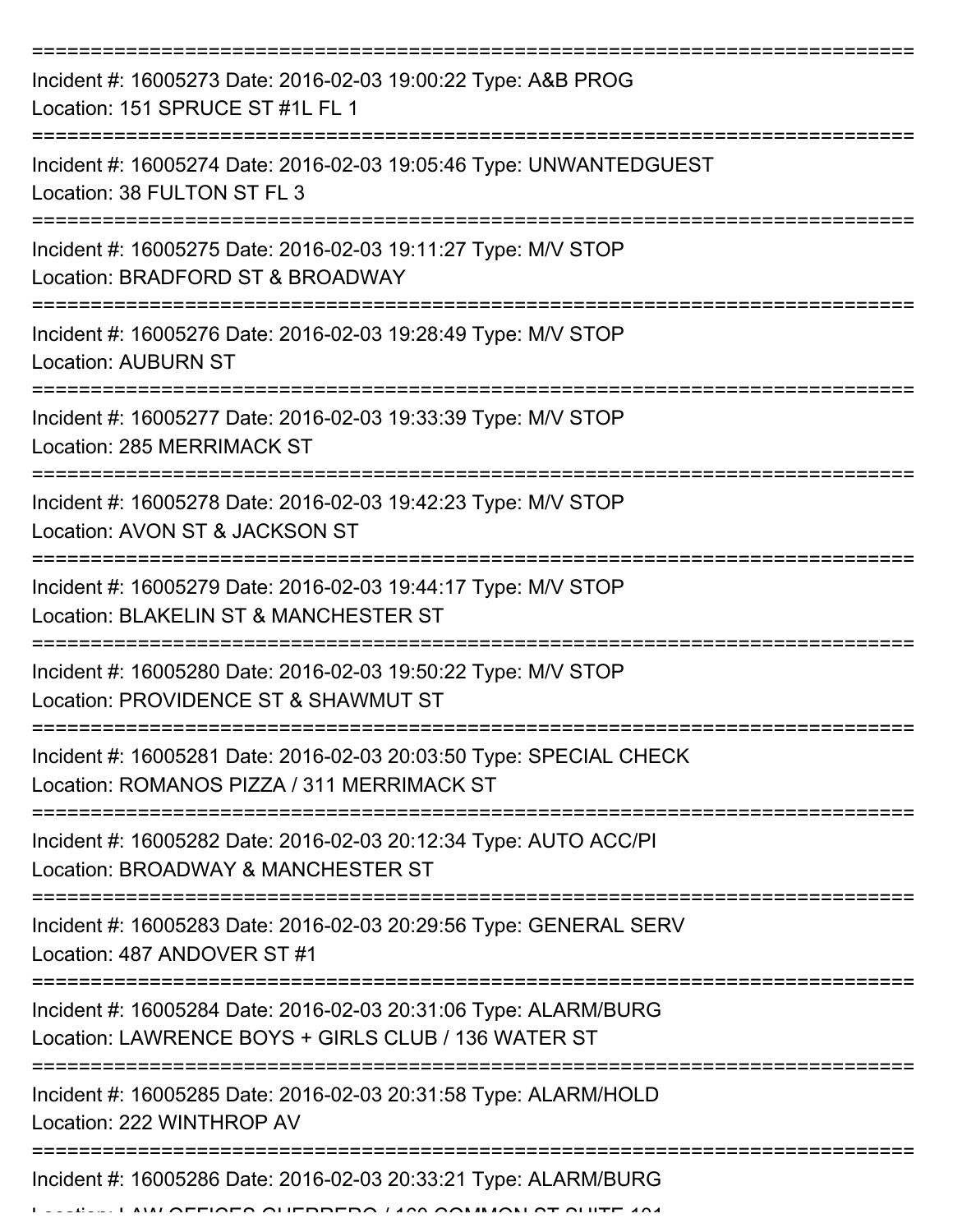| Incident #: 16005287 Date: 2016-02-03 20:33:46 Type: GENERAL SERV<br>Location: 360 MERRIMACK ST                              |
|------------------------------------------------------------------------------------------------------------------------------|
| Incident #: 16005288 Date: 2016-02-03 20:34:23 Type: ALARM/BURG<br>Location: 320 S BROADWAY                                  |
| Incident #: 16005290 Date: 2016-02-03 20:35:35 Type: WIRE DOWN<br>Location: HAMPSHIRE ST & HAVERHILL ST                      |
| Incident #: 16005289 Date: 2016-02-03 20:35:51 Type: ALARM/BURG<br>Location: CHILD CARE CENTER / 581 ANDOVER ST              |
| Incident #: 16005291 Date: 2016-02-03 20:36:30 Type: ALARM/BURG<br>Location: LAWRENCE HERITAGE STATE PARK / 1 JACKSON ST     |
| Incident #: 16005292 Date: 2016-02-03 20:37:20 Type: WIRE DOWN<br>Location: E HAVERHILL ST & HIGH ST                         |
| Incident #: 16005293 Date: 2016-02-03 20:39:04 Type: ALARM/BURG<br>Location: TD BANKNORTH MA / 450 ESSEX ST                  |
| Incident #: 16005294 Date: 2016-02-03 20:39:12 Type: GENERAL SERV<br>Location: 403 HIGH ST                                   |
| Incident #: 16005295 Date: 2016-02-03 20:39:49 Type: ALARM/BURG<br>Location: ALBRITE CARPET CLEANING COMP. / 223 WINTHROP AV |
| Incident #: 16005296 Date: 2016-02-03 20:40:29 Type: RECOV/STOL/MV<br><b>Location: 40 LAWRENCE ST</b>                        |
| Incident #: 16005297 Date: 2016-02-03 20:40:53 Type: GENERAL SERV<br>Location: 30 COOLIDGE ST                                |
| Incident #: 16005298 Date: 2016-02-03 20:42:58 Type: ALARM/BURG<br>Location: RINCON DOMINICANO / 773 ESSEX ST                |
| Incident #: 16005299 Date: 2016-02-03 20:43:07 Type: ALARM/BURG<br>Location: 67 JACKSON ST                                   |
| Incident #: 16005300 Date: 2016-02-03 20:43:46 Type: ALARM/BURG                                                              |

Location: TDIDOLIS BAKERY / 104 COMMON ST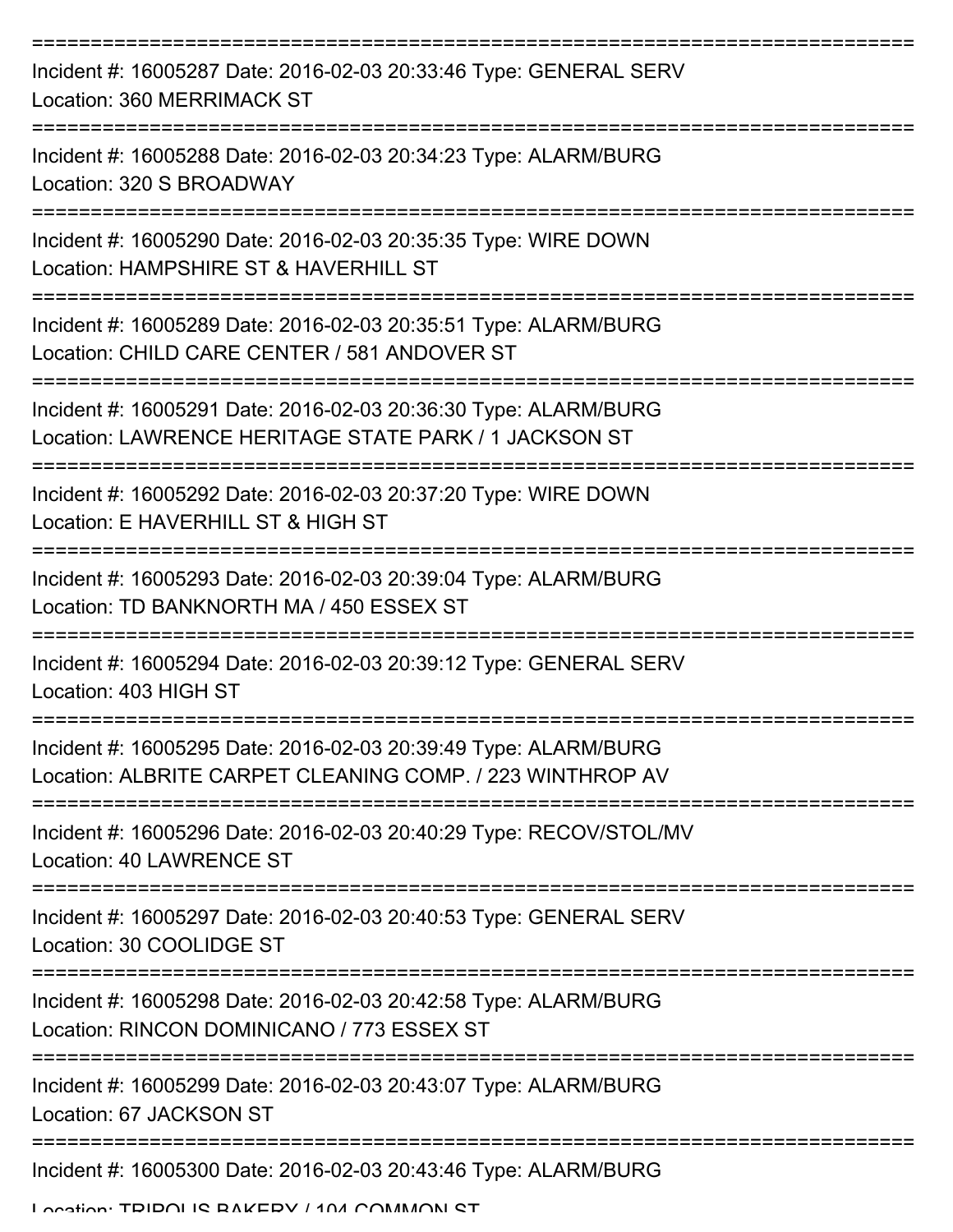| Incident #: 16005301 Date: 2016-02-03 20:48:23 Type: GENERAL SERV<br>Location: 80 BODWELL ST                               |
|----------------------------------------------------------------------------------------------------------------------------|
| Incident #: 16005302 Date: 2016-02-03 20:54:06 Type: ALARM/BURG<br>Location: 1 AUBURN ST                                   |
| Incident #: 16005303 Date: 2016-02-03 20:55:11 Type: GENERAL SERV<br>Location: CAMPO SECO ST & FERRY ST<br>-------------   |
| Incident #: 16005304 Date: 2016-02-03 21:00:07 Type: FIRE<br>Location: 24 SARGENT ST                                       |
| ==================================<br>Incident #: 16005305 Date: 2016-02-03 21:00:46 Type: FIRE<br>Location: 18 SARGENT ST |
| Incident #: 16005306 Date: 2016-02-03 21:26:56 Type: LARCENY/MV/PROG<br>Location: 12 DIAMOND ST                            |
| Incident #: 16005307 Date: 2016-02-03 21:36:49 Type: FIRE<br>Location: ARAMARK UNIFORM CORPORATION / GLENN ST              |
| Incident #: 16005308 Date: 2016-02-03 21:36:58 Type: FIGHT<br>Location: 60 BELMONT ST                                      |
| Incident #: 16005309 Date: 2016-02-03 21:45:24 Type: MISSING PERS<br>Location: 42 MARBLE AV                                |
| Incident #: 16005310 Date: 2016-02-03 21:52:51 Type: SUS PERS/MV<br>Location: 11 BODWELL ST                                |
| Incident #: 16005311 Date: 2016-02-03 22:23:37 Type: NOISE ORD<br>Location: 15-17 KENDRICK ST                              |
| Incident #: 16005312 Date: 2016-02-03 22:24:53 Type: GENERAL SERV<br>Location: BELMONT ST & ERVING AV                      |
| Incident #: 16005313 Date: 2016-02-03 22:59:47 Type: SHOTS FIRED<br>Location: 7 KENT ST                                    |
| Incident #: 16005314 Date: 2016-02-03 23:07:51 Type: M/V STOP<br>Location: CONCORD ST & FRANKLIN ST                        |